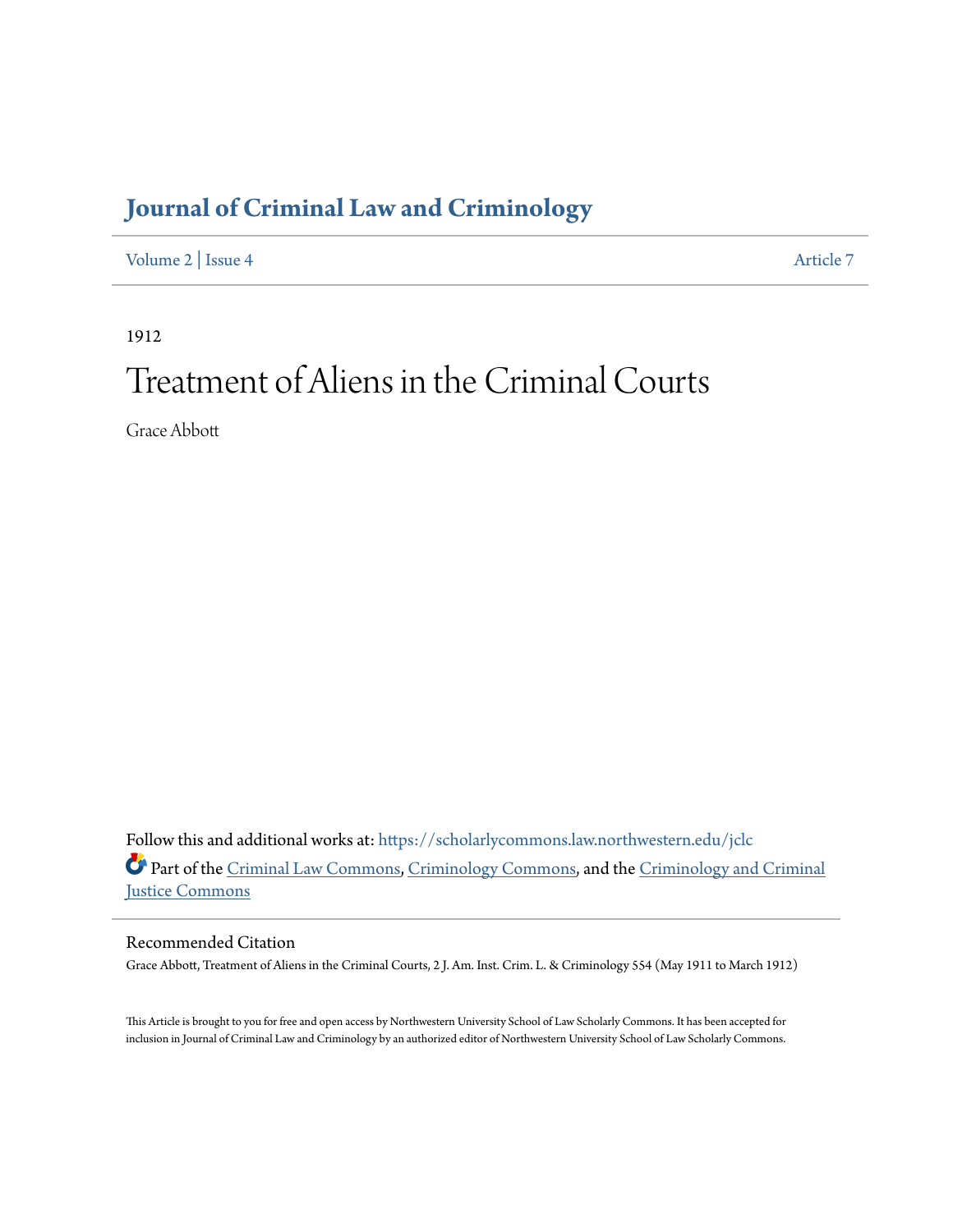### THE TREATMENT OF ALIENS IN THE CRIMINAL COURTS.

#### **(REPORT OF A SUB-COMMITTEE OF COMMITTEE G OF THE INSTITUTE.)**

#### **GRACE ABBOTT."**

This little study has been confined to an attempt to discover whether, in the matter of arrest, trial and commitment, the foreign-born of Chicago were denied any of the safeguards which protect the Americanborn who is accused of crime, what abuses and exploitations, if any, exist, **by** whom practiced, and how they may be prevented in the future. No attempt has been made to learn anything of the relative criminality of the various races or of the foreign-born generally as compared with the native American.

The only material available on this subject is the summary of arrests published by the Department of Police Records. These summaries for the years 1906, **1907,** 1908 and 1909 (the latest yet published) are submitted with this statement.

The classifications are not scientific, and the information secured is, in many cases, 'undoubtedly inaccurate. Discussing these Chicago records of arrests, the United States Commission, in its Report on Immigration and Crime, says (p. 44, Abstract of Report): "Of the several classes of crime, offenses against public policy were most common. More than three-fourths of all arrests made during the period under consideration were for such offenses. In a large city like Chicago, offenses against public policy may indicate anything from ignorance to dangerous criminality." This, the report goes on to say, might be expected from foreign persons, coming from environments and accepting customs and rules of conduct different from those of the people of the United States. Constructive plans to help the immigrant through the night schools, so that he will not innocently commit these offenses against "public policy," should be made, and undoubtedly should make the plans, and interest the public in their execution.

*Scope of the Investigation.-In* the investigation all the courts in Chicago-Municipal, County, State and Federal, which have any criminal jurisdiction-were visited **by** the investigator. Various officers of the

**<sup>1</sup> [Of** Hull House, Chicago. This is the report of a sub-committee of committee G of the Institute, presented at the third annual meeting, at Boston, September 2, 1911. See the footnote to the preceding Report.--Eps.]

**<sup>554</sup>**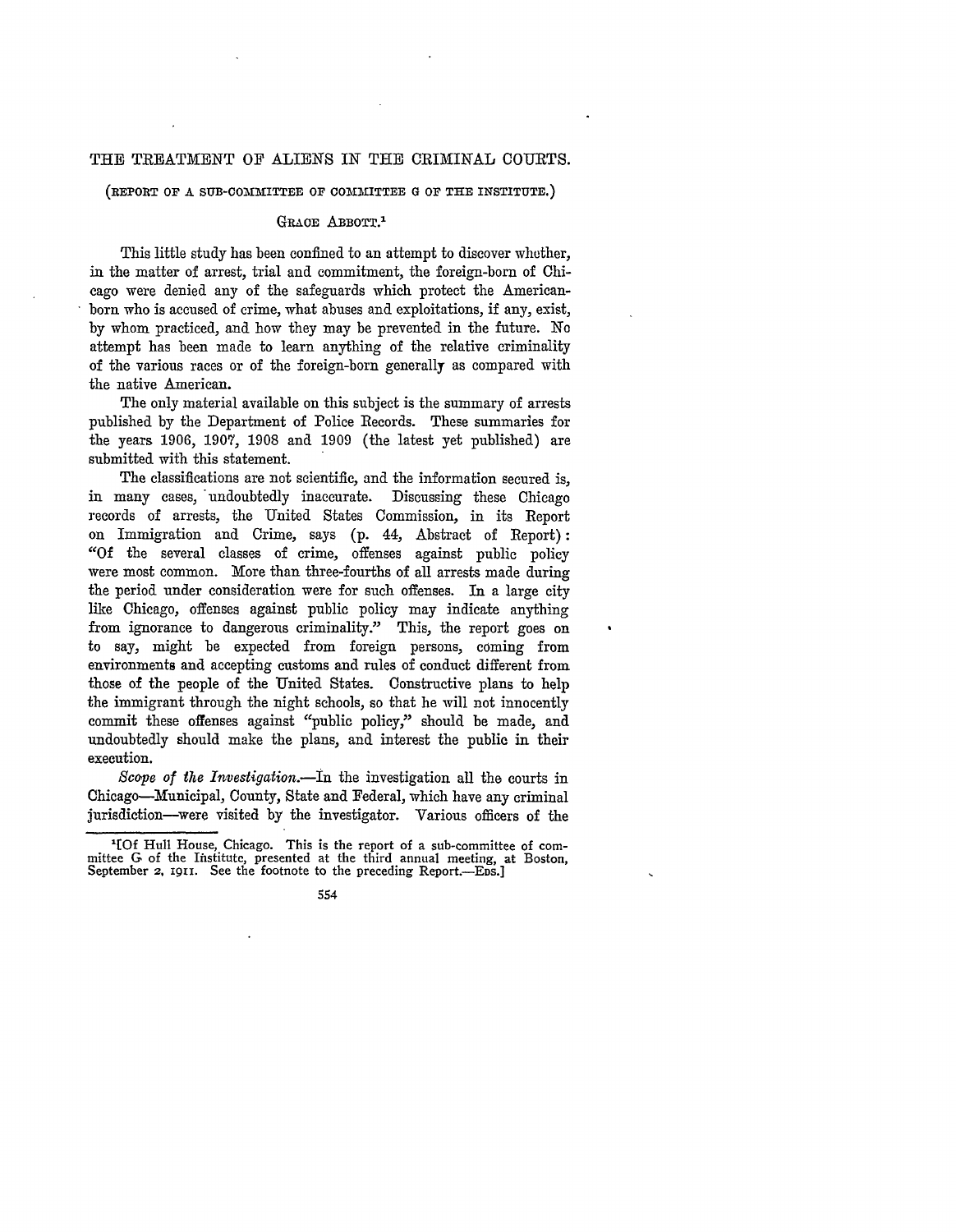$\hat{\mathbf{r}}$ 

 $\ddot{\phantom{0}}$ 

 $\ddot{\phantom{a}}$ 

| September 2, 1911.<br>$^{1906}_{\rm OM~F}$<br>т<br>$\begin{array}{c} 7.718 \\ -4.651 \\ -4.651 \\ -6.558 \end{array}$ | [See the footnote to the preceding report.--Eds.]<br>$r^{1907}$ OM F<br><b>81228</b><br>19528<br>1952 | $^{1908}_{\, \rm OM\ F}$<br>T<br>eas22<br>2023년<br>2023년<br>2023년                                                                                                                                                                                                                                             | $T^{1909}$ $F$                                                                                  |
|-----------------------------------------------------------------------------------------------------------------------|-------------------------------------------------------------------------------------------------------|---------------------------------------------------------------------------------------------------------------------------------------------------------------------------------------------------------------------------------------------------------------------------------------------------------------|-------------------------------------------------------------------------------------------------|
|                                                                                                                       |                                                                                                       |                                                                                                                                                                                                                                                                                                               |                                                                                                 |
|                                                                                                                       |                                                                                                       |                                                                                                                                                                                                                                                                                                               |                                                                                                 |
|                                                                                                                       |                                                                                                       |                                                                                                                                                                                                                                                                                                               | $\frac{132288}{332413}$                                                                         |
|                                                                                                                       |                                                                                                       |                                                                                                                                                                                                                                                                                                               |                                                                                                 |
| 7.517<br>$1.316$<br>$6.595$<br>$6.595$                                                                                | န္   ဗု<br>စ္ယို အိုဒ္မက္ထိ                                                                           | ္မွာ   မွ<br>အိုဒ္တြဲ အိုဒို                                                                                                                                                                                                                                                                                  | $\frac{4}{36}$<br>$\frac{12}{36}$                                                               |
|                                                                                                                       |                                                                                                       |                                                                                                                                                                                                                                                                                                               |                                                                                                 |
| $\frac{1.205}{1.205}$<br><b>EEE</b>                                                                                   | 비<br>13648                                                                                            | $\frac{1,061}{1,061}$<br><b>2228</b>                                                                                                                                                                                                                                                                          | $\frac{1.581}{1.585}$<br>$1,408$<br>$1,406$                                                     |
|                                                                                                                       |                                                                                                       |                                                                                                                                                                                                                                                                                                               |                                                                                                 |
| 1,289<br><b>1152</b>                                                                                                  | $\frac{1,109}{1,100}$<br>1325<br>749                                                                  | 을 <br>-<br>-                                                                                                                                                                                                                                                                                                  | $\frac{1}{1,080}$<br>ន្លីនឹ                                                                     |
| នី ទិន្នន                                                                                                             | ឌូ  ដូ <sub>ឌី</sub> ឌ                                                                                | ទី ទីទង                                                                                                                                                                                                                                                                                                       | 멻.<br>155                                                                                       |
| $\frac{11,063}{1,063}$<br>ដូនដួ                                                                                       |                                                                                                       |                                                                                                                                                                                                                                                                                                               |                                                                                                 |
|                                                                                                                       | ឌួឌឌី នៃ                                                                                              | -ដនី នៃ                                                                                                                                                                                                                                                                                                       | 빏<br>$\frac{120}{120}$                                                                          |
| នះនីងនឹ                                                                                                               | en로   엶                                                                                               | 먹엶뛈   H                                                                                                                                                                                                                                                                                                       | ឌ័ឌី និន                                                                                        |
|                                                                                                                       | ខ្លួ ឌី <sub>ឩិ</sub> ទ្                                                                              | នី  ខ្ញុំៗន                                                                                                                                                                                                                                                                                                   | ន្ត្រី ខ្លឹ<br>ខ្លឹ                                                                             |
| ឌ±ឌ័∫ន៏                                                                                                               | aria   28                                                                                             | <b>엶멂</b> 듢│뛇                                                                                                                                                                                                                                                                                                 | ឌូដូ ន្រ្ត                                                                                      |
| 5,948<br>$\frac{83}{4,449}$                                                                                           | ន្ធ<br>និន្ធី<br>និន្ធី<br>$\frac{4,293}{4,293}$                                                      | <b>និ</b> ទ្ធ<br>និទ្ធិដឹង<br>និទ្ធិនិ                                                                                                                                                                                                                                                                        | $\frac{3}{4,633}$                                                                               |
|                                                                                                                       |                                                                                                       |                                                                                                                                                                                                                                                                                                               |                                                                                                 |
| $\frac{1}{1.417}$<br>11<br>1883<br>1883                                                                               | ijiä   ឌី                                                                                             | 11<br>11<br>11<br>11<br>11                                                                                                                                                                                                                                                                                    | $\frac{1}{25}$ and                                                                              |
| 950                                                                                                                   | 일리음                                                                                                   | $\frac{17}{28}$                                                                                                                                                                                                                                                                                               | $\begin{array}{rrrr} & 267 & 267 \\ 145 & 1,660 & 2,248 \\ 1 & 162 & 1,927 & 2,407 \end{array}$ |
| $\frac{1162,063}{1162,063}$<br>្នុង<br>ភូមិដូច<br>សូងខ្លួ                                                             | 319'I                                                                                                 |                                                                                                                                                                                                                                                                                                               |                                                                                                 |
|                                                                                                                       | <b>2252</b>                                                                                           | $\frac{1.935}{1.935}$<br>ឌួឌឌ័                                                                                                                                                                                                                                                                                |                                                                                                 |
| $\frac{3.405}{3.405}$<br>282<br>248<br>248                                                                            | $\frac{1}{2,405}$<br>ងនិង<br>ទីភូមិ<br>ទីភូមិ                                                         | $\begin{array}{c} 1.18 \\ 1.28 \\ 2.31 \\ 2.31 \\ 2.31 \\ 2.32 \\ 2.33 \\ 2.35 \\ 2.35 \\ 2.37 \\ 2.38 \\ 2.39 \\ 2.39 \\ 2.39 \\ 2.39 \\ 2.39 \\ 2.39 \\ 2.39 \\ 2.39 \\ 2.39 \\ 2.39 \\ 2.39 \\ 2.39 \\ 2.39 \\ 2.39 \\ 2.39 \\ 2.39 \\ 2.39 \\ 2.39 \\ 2.39 \\ 2.39 \\ 2.39 \\ 2.39 \\ 2.39 \\ 2.39 \\ 2.$ |                                                                                                 |
|                                                                                                                       | $\frac{148}{360}$<br>និ                                                                               | <u>ដ្ឋ  ឌ្លីឌឌ</u>                                                                                                                                                                                                                                                                                            | $\frac{31}{21}$ $\frac{61}{22}$                                                                 |
| ឌី  ឌីឌី                                                                                                              | ឌូ¦<br><b>1882</b>                                                                                    | ឌី ទីឌឌ                                                                                                                                                                                                                                                                                                       | ង្គូន្ទ្រីង                                                                                     |
|                                                                                                                       |                                                                                                       |                                                                                                                                                                                                                                                                                                               |                                                                                                 |
| $\begin{array}{c} 3.36 \\ 3.86 \\ 5.14 \\ 5.142 \end{array}$                                                          |                                                                                                       | <b><i><b>al</b>ess</i></b><br><b>aless</b><br><b>ales</b>                                                                                                                                                                                                                                                     | $rac{4,811}{6,412}$                                                                             |
|                                                                                                                       |                                                                                                       |                                                                                                                                                                                                                                                                                                               |                                                                                                 |
| $\begin{array}{c} 2.25 \\ 2.25 \\ 2.38 \\ 2.43 \\ 2.5 \end{array}$                                                    | $\frac{1}{2,080}$<br>$\frac{348}{220}$                                                                | $\frac{2,449}{2,449}$<br>$\frac{151}{112}$                                                                                                                                                                                                                                                                    | 601'Z<br>$\frac{2,284}{2,284}$                                                                  |
| ឌី នីនីនី                                                                                                             | ឌីនីឌីឌី                                                                                              | 뽂구없는                                                                                                                                                                                                                                                                                                          | ឌ័នី ន្រ្តី                                                                                     |
| $\frac{11347}{11348}$                                                                                                 | $\frac{1.280}{1.280}$<br>រីដូដូ<br>អូនដូ                                                              | $\frac{1.226}{1.226}$<br>្នួន<br>ទីនីន                                                                                                                                                                                                                                                                        |                                                                                                 |
|                                                                                                                       |                                                                                                       |                                                                                                                                                                                                                                                                                                               | $\frac{33}{24}$<br>ន្នីងី                                                                       |
| ឌ្ឍ<br>ដ្ឋីខ្លួន                                                                                                      | $\frac{23}{33}$<br>នីឌីឌី                                                                             | $\frac{26}{26}$<br>2528<br>238                                                                                                                                                                                                                                                                                | $\frac{1}{1,438}$<br>1307                                                                       |
| 100 1,001<br>$\mathbb{S}^n_+$                                                                                         | ೫ ಕ್ಸಿರ                                                                                               | క <br>964                                                                                                                                                                                                                                                                                                     | ี ส   ธี -                                                                                      |
| 1188<br>288                                                                                                           | 812<br>11264<br>2004                                                                                  |                                                                                                                                                                                                                                                                                                               | ឌ្ឍ<br>ទីដ                                                                                      |
|                                                                                                                       |                                                                                                       | 246<br>325                                                                                                                                                                                                                                                                                                    |                                                                                                 |
| 31,554<br>12,378<br>78,338<br>79,238                                                                                  | $\begin{array}{c}\n10,663 \\ 44,134 \\ 63,132\n\end{array}$                                           | 68,220<br><b>1991</b><br><b>1992</b><br>1997<br>1997                                                                                                                                                                                                                                                          | $\frac{10,676}{10}$<br>612.09<br>998'6                                                          |
|                                                                                                                       | 555                                                                                                   |                                                                                                                                                                                                                                                                                                               |                                                                                                 |

 $\overline{a}$ 

 $\boldsymbol{I}$ 

 $\ddot{\phantom{a}}$ 

÷.

|  |  |            | TABLE OF CRIME IN CHICAGO BY OFFENDER'S NATIVITY, |  |
|--|--|------------|---------------------------------------------------|--|
|  |  | 1906-1909. |                                                   |  |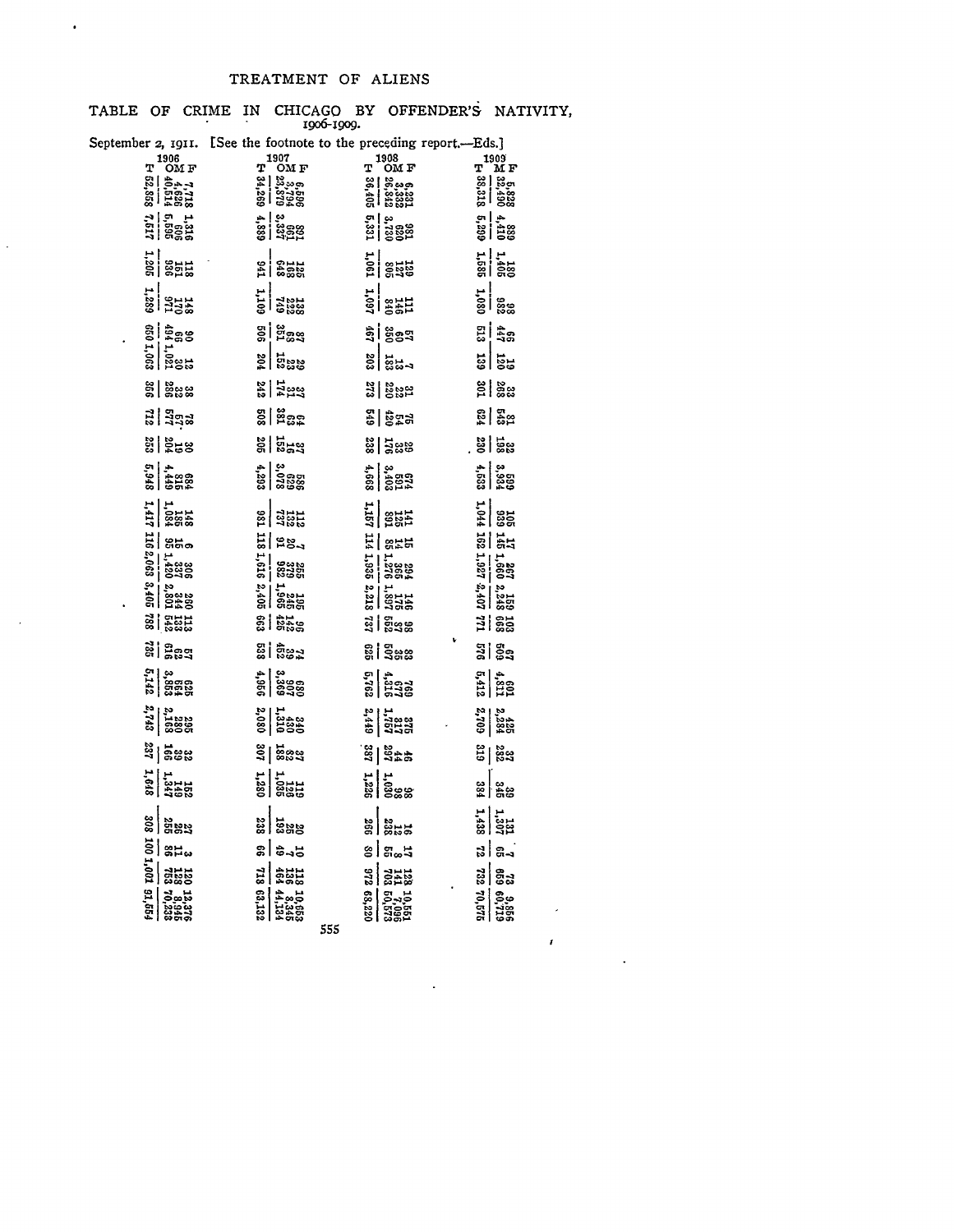court, hangers-on, and individuals up for trial were interrogated. The State Penitentiary at Joliet, the City Bridewell, the County Jail, and some of the cells at the police stations, were visited-wardens, guards and police officers were interviewed at each place, as well as a number of theprisoners. The secretaries of the Chicago Bar Association and of volunteer associations, which have representatives in almost constant attendance at some one of criminal 'courts, namely, the' Legal Aid Society, the Juvenile Protective Association and the Bureau of Personal Service, were consulted as to their knowledge of abuses and remedies which they thought practical. The superintendents of the Central Howard Association and of the Prison League of the 'Volunteers of America, to whom a large number of prisoners are paroled every year, were visited. The Austro-Hungarian, Italian and Greek consuls and the editors of some of the foreign newspapers assisted in securing information. Cases of exploitation formerly handled by the league, as. well, as those which were discovered in the present investigation, were made the basis of the recommendations.

*The Courts In Chicago and the Immigrant.-Of* all the courts, the Municipal were the most important, so far as the immigrant population is concerned. This is where the foreigner usually has his first and- only contact with the American machinery of justice. These courts were established when the wretched, police and justice courts were abolished 'in- 1905. They have both civil and criminal jurisdiction. The criminal jurisdiction extends to all cases in which the punishment is by fine or imprisonment, otherwise than in the penitentiary; all criminal cases which may be prosecuted otherwise than by indictment by a grand jury; proceedings for the prevention of crime, and for the arrest, examination and commitment of persons charged with criminal offenses (R. S., Ch. 37, No. 265). The Municipal Court consists of a chief justice and twenty-seven associate justices. They are all elected at large for a term of four years. The associate justices are assigned to the various civil and criminal branches by the chief justice. He makeg a practice of transferring them from time to time, so that the old connection with local politicians has been broken up.

The Municipal Court has from the beginning occupied a very different position in the eyes of the public from that occupied by the old justice courts and the result has been a much higher type of judges than was before possible. These judges have generally tried to protect the people brought before them from the sort of abuses formerly suffered. But in spite of these improvements, a spirif of indifference sometimes characterizes the various branches of the Municipal Courts

556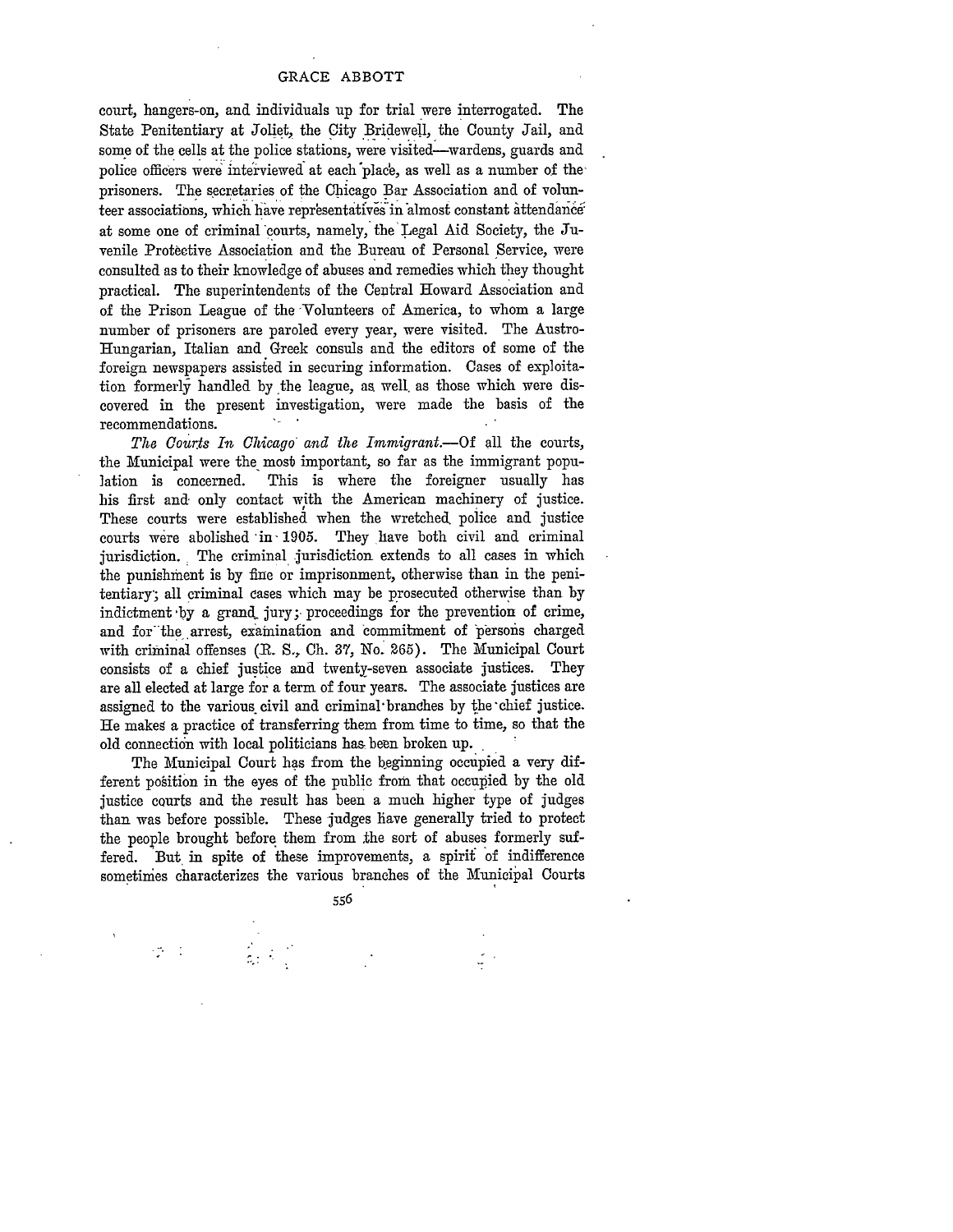#### TREATMENT OF ALIENS

of the city. Even when the judge is honest and intelligent, there is often an atmosphere of off-handedness and apparent disregard of the 'main issues. The inarticulate administration of the oath, the aimless going to and fro; the close, unpleasant odor, the noise and confusion, now lulled, now increased by the pounding of the gavel, these things leave with those who are having their first experience with our judicial system<sup>'</sup>a scattered and distracted impression. Very often one encounters among the foreign-born of Chicago the very definite conviction that an innocent man has no better chance of release when brought before the Municipal Court than a guilty one. This seems to be due not so much to actual misjudgment of facts presented, but to the general haste which makes a man tiinid about presenting his case and convinces him that the judge has no time to hear his story of how it all happened. This varies very much, however, with the individual judge. The patience and kindness of some make the stranger to American justice feel that the judge thinks every case important, and is determined to settle it fairly. Unless the foreigner feels this, his first contact with our courts is worse 'than- lost. Initead **of** learning respect for our, law and our judicial methods, because of the lack of dignity and apparent carelessness and what seems to him the inevitable uncertain outcome, the stranger is apt to feel that the law is not very seriously regarded even by those 'especially charged with its administration.  $\sim 10^{-11}$ 

Judges of the Municipal, as well as- the, higher courts of Chicago, seem quite free from the sort of prejudice which police officers and juries often display. These latter are quite often convinced that a foreigner, and especially one from Eastern Europe, is guilty of everything he can be charged with, and feel especially indignant-when the injured man is an American. In rural communities, where the population is largely American, and the foreigners have no educated or influential spokesman, this is especially true. While usually free from such narrow prejudice as this, among those judges whose intentions are best, one'is -conscious-so often of the feeling that if a mistake has been made, after all it is not so grave **if** the person affected **by** it *:is* a foreigner. The idea seems to be that the foreigner feels disgrace less keenly, that his social position is already so low that he does not suffer very much from

the experience of arrest and even of conviction.<br>An example of the sort-of thing this attitude is responsible for is brought'out' by the- story of an Austrian German girl, who, when her case first came to us, was serving a fine in the House of Correction, and had been referred to us by the inspector of immigration, to whom she had been reported for deportation. One of his officers had seen her,

**557**

w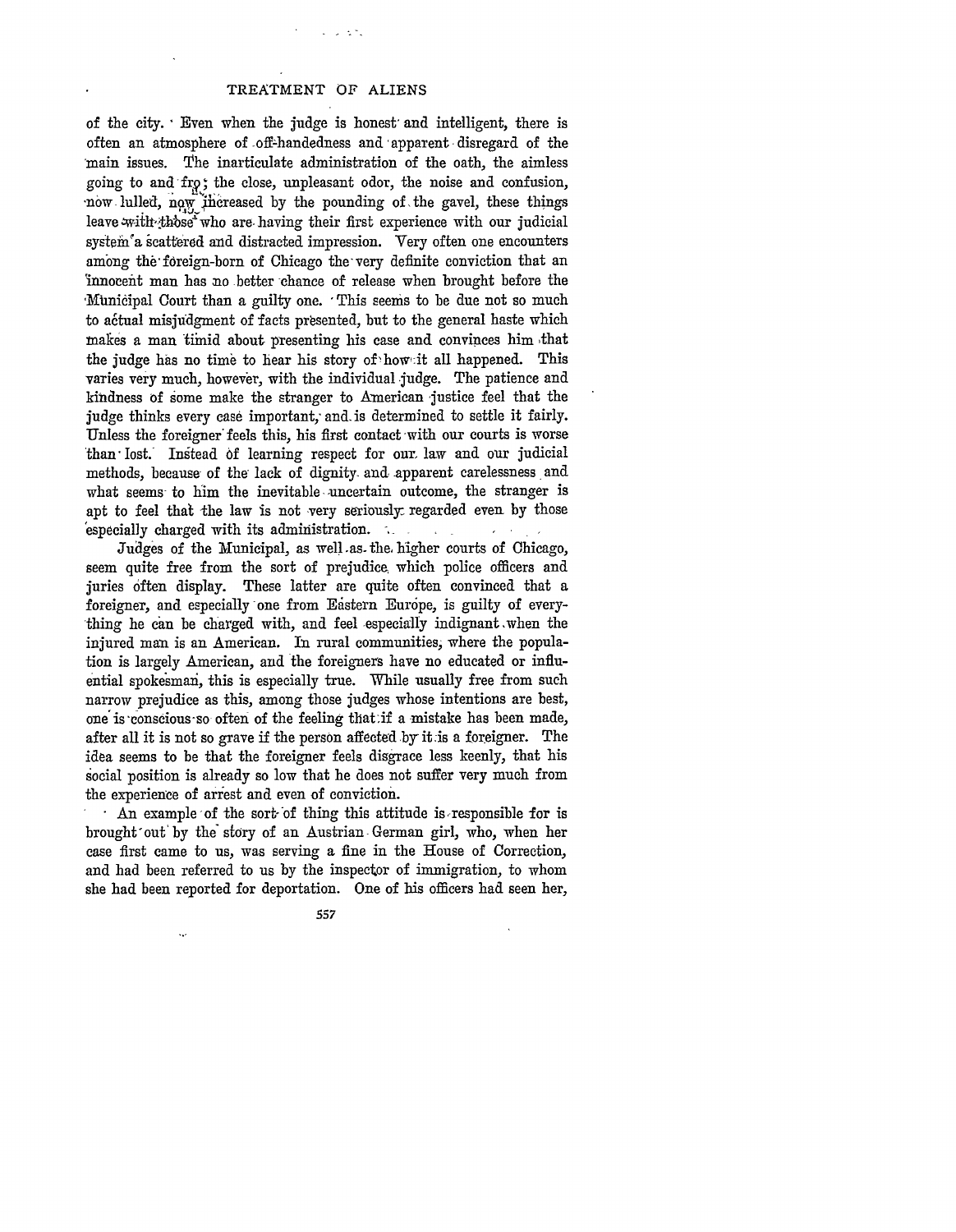and could not make very much out of her story, but saw no reason for deporting her. One of the investigators for the Immigrants' Protective League visited her and found that the girl had no idea why she was in prison. She said she had some to America with a foster uncle who had since died and that his wife had returned to Hungary; that she had been doing housework, had lost her place and had gone back to the house where her uncle used to live, when the owner of the house, had her arrested. Our investigator saw this woman, who said that the girl's head was not clean and therefore she did not want to take her in; and that she had told a passing policeman to take her to the Home for the Friendless. Instead the policeman took her to the station, and the next day the judge fined her ten dollars and costs, which meant thirtythree days in the House of Correction. The judge afterwards said that he did not know what else to do with her, or any other place where he could have sent her to be "cleaned up." The girl could have been cared for at the Woman's Model Lodging House or the Home for the Friendless, or any one of a number of institutions which undertake to laak after friendless girls. Instead she was treated as if she had committed a crime, and there is a criminal record against her. We secured her release, and she has been doing housework in the place we found for her for over a year now, and is reported by her employer as a very clean and trustworthy girl. Complete ignorance of the social resources of the city and the belief that the girl would not mind, rather than actual unkindness, were the faults in this judge. The League has had other cases in which the court objected to allowing what would be the American standard of injury applied in the case of a man or woman from Eastern Europe. Only by contact with these people in their daily life can the measure of their suffering be determined. Those who meet them in this way know how keenly the disgrace of a prison sentence is felt and judges should take their opinions instead of acting on their own a priori theories. This attitude on the part of a judge is important because it is so far reaching in its effects. It forms the example which leads to exaggerated and even brutal prejudice which police sometimes display.

*Interpreters.-Lack* of proper interpreters often prevents the immigrant from securing justice in Chicago courts. To know in advance the offense with which he is charged so that he may summon witnesses and employ counsel in his behalf, to be confronted with the witnesses against him and to have an opportunity to relate his own story are, in theory, the rights of every accused person, but because of his ignorance of English they are often denied the iminigrant. Several cases were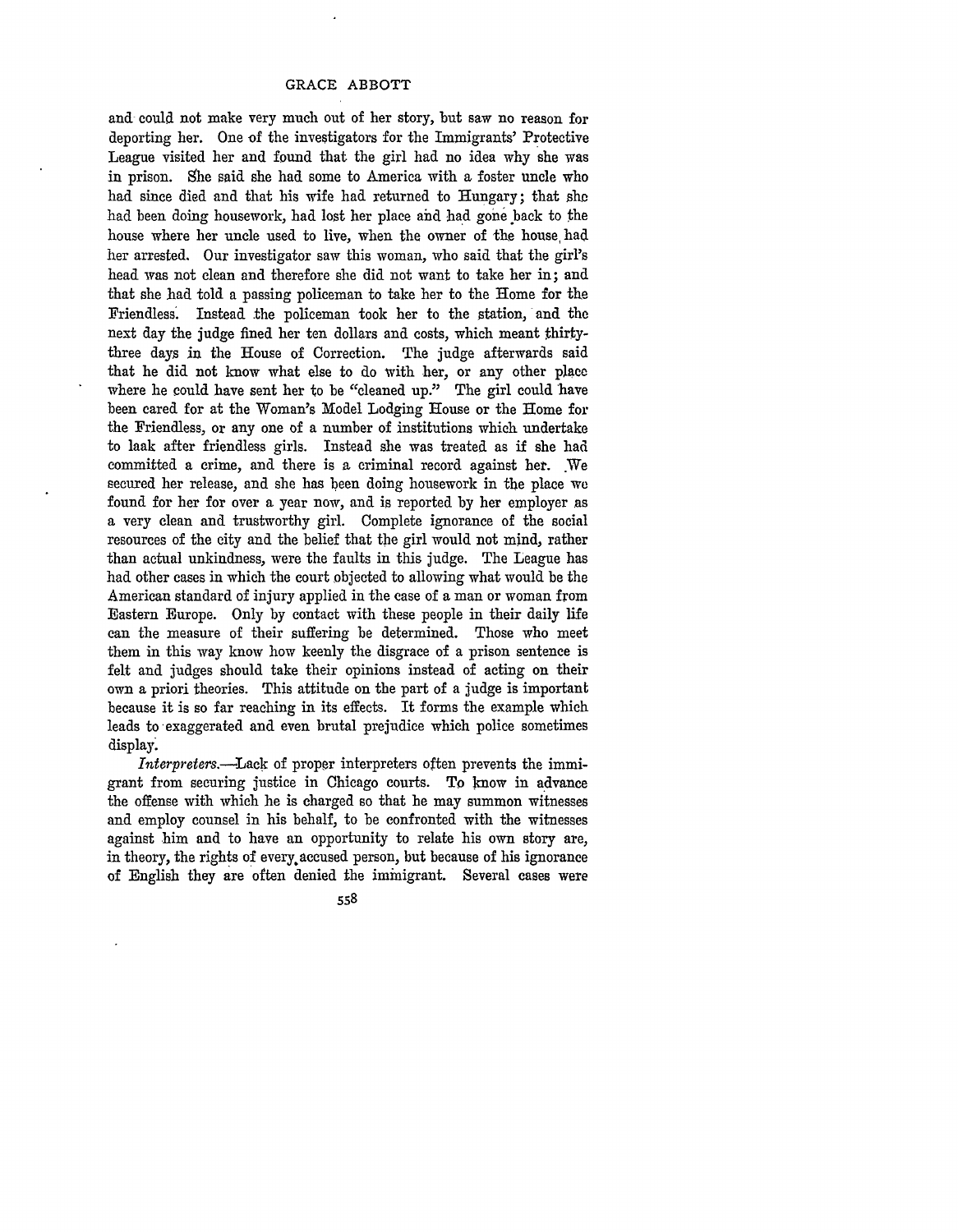#### TREATMENT OF ALIENS

found by the investigator in which the charge was not known by the accused-sometimes because it was supposed that he must know why he had been arrested, and sometimes because there was no one present who could interpret. For example, a policeman in the employ of a railroad company arrested a Polish man who was trespassing on the elevated tracks. No interpreter could be found in the court room, but as there seemed no question but that he had been trespassing, he was 'sent to the House of Correction. Not only was he given no chance to tell the court his story, but the charge was not explained to him. It was assumed that he knew he had committed a crime when he walked along the elevated track and would understand the reason for his arrest. (But such an assumption is, in this and many other cases, unwarranted.) The significance of signing a jury waiver usually goes unexplained also. It is probable that even the English-speaking people who sign these often do not understand just what they are doing. It is doubtful if the foreigner ever does. He is handed a paper" which he signs as **<sup>9</sup>** matter of course, without having its contents translated. While a trial without jury is likely to be quite fair, nevertheless a jury trial is a recognized safeguard of the accused, and the foreigner should have an explanation of this fact.

When an interpreter is provided, no pretense is made of translating the testimony of the witnesses against him to the immigrant defendant. This places him at a serious disadvantage, because he cannot properly present his own case, for the import of a question can often be appreciated only when the previous testimony is known. In no real sense then is the immigrant who cannot speak English "confronted" with the witnesses against him. What is usually done in these cases is to translate the questions asked the immigrant and his replies to the same. Even this is very imperfectly done, for there are no official interpreters whose competence, honesty and impartiality have already been determined, except in the Juvenile Court. In five of the criminal branches of the Municipal Court, court officials (usually clerks) are used; in eight policemen occasionally interpret, and in two the police do all that is done; five depend largely upon people they may "pick up in the court room;" one sometimes calls in a neighbor; in one the prosecuting attorney translates, and in three we were told that sometimes interpreters were not obtainable, in which cases they "got along the best they could." In one branch of the Municipal Court the bailiff said he very often thought that the judge's finding would have been different if the defendant had been able to state his side of the case; and that he sometimes felt convinced that innocent men were "sent up." In another court, the clerk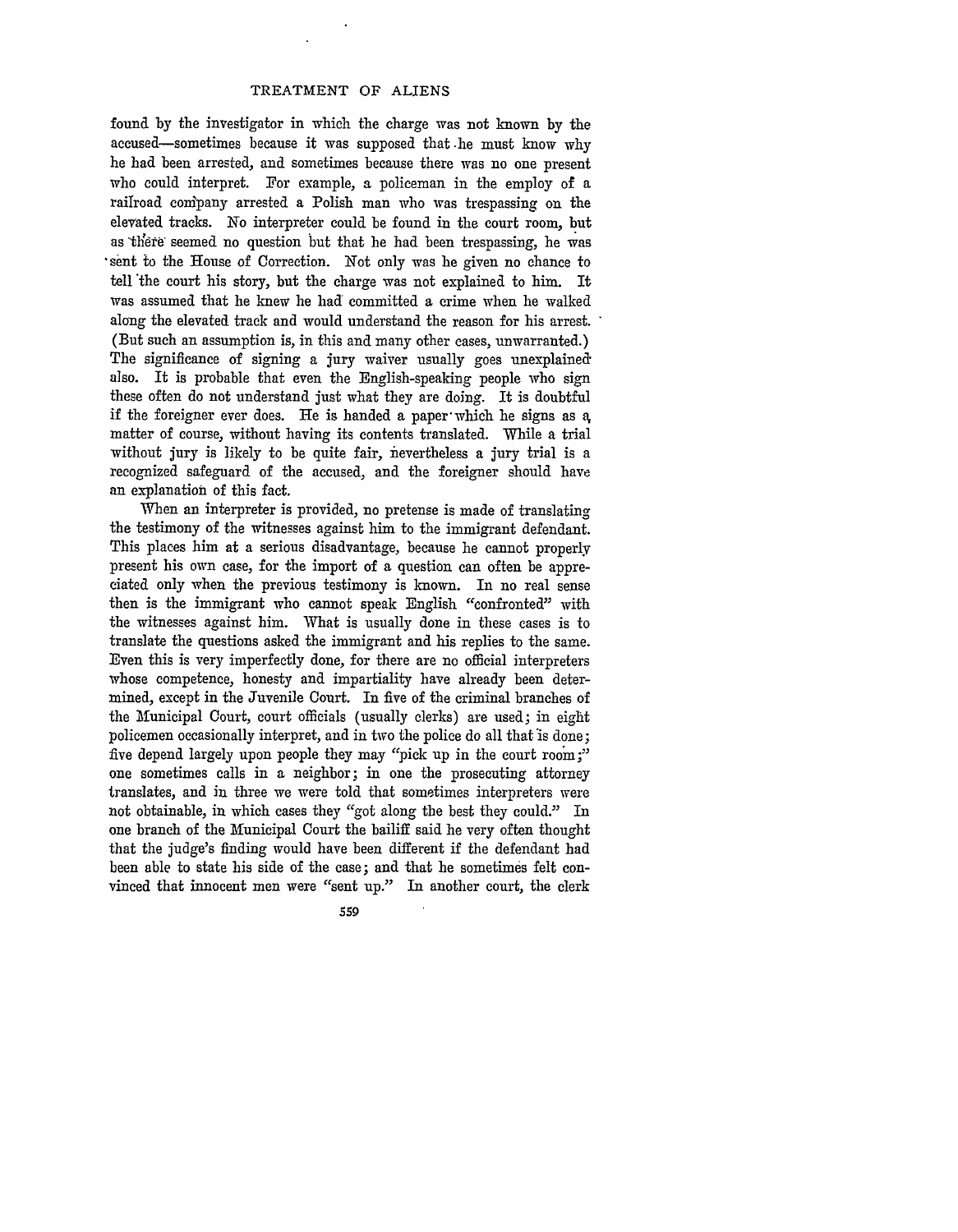said that it was only in the case of Italians that there was any difficulty in getting interpreters and in that case "we do the best we can without." When asked if that was not rather hard on the Italians, he answered casually, "Well, we don't have very many of those cases."

In the Court of Domestic Relations, the newly created branch of the Municipal Court, the clerk, city attorney and occasionally someone "picked up" in the court room do the interpreting. Two branches of the Municipal Court are given over to jury trial. These sit in the County Building-where criminal branches of the County and Circuit Courts also sit. In these too there is the same method of securing interpreters. In one of these courts, the city attorney interprets; in several, people are taken at random from the crowd, and police officers are occasionally used. There is never 'any test **of** the competence of the interpreter, and yet as a rule he is more intelligent than the people who translate in the outlying branches of the Municipal Courts. Most frequently he is a clerk or other attache of one of the courts, and because ef the large number of people employed in these buildings, it is usually possible to secure some disinterested person. In these courts there is more dignity and a general appearance of thoroughness, so that one feels that the interpreting is being better done, although there is often the same incompetence. This is also true of the United .States District Court, and the United States Commissioner, before whom deportation cases are tried. The Juvenile Court, which is a branch of the State Circuit Court, is the one place where there is an official interpreter appointed by a Civil Service examination. This man speaks German, Polish and Bohemian. In cases where he cannot interpret, and where there is no one on the regular force who can, someone is "picked up from the crowd." Mr. Witter, the chief probation officer, is eager to secure competent interpreters for all cases.

Such methods of selecting interpreters cannot but result in injustice. In the first place, there in no real test of competence. A Bohemian interprets for Poles, Slovaks, Croatians, Servians and Russians. He may, of course, be able to do this, yet in most cases he van understand something of what is being said because of the general similarity of the languages, but does not appreciate the finer distinctions which are so important in a trial. There is also no guarantee of honesty and impartiality. A police officer, and especially one'that has had anything to do' with a man's arrest, 'should never interpret for him. Neither should the prosecuting attorney, a relative of the defendant or complainant be used as interpreters. They may be honest, but they cannot be impartial. A change in the emphasis alone may make a great differ-

560

 $\mathbf{i}$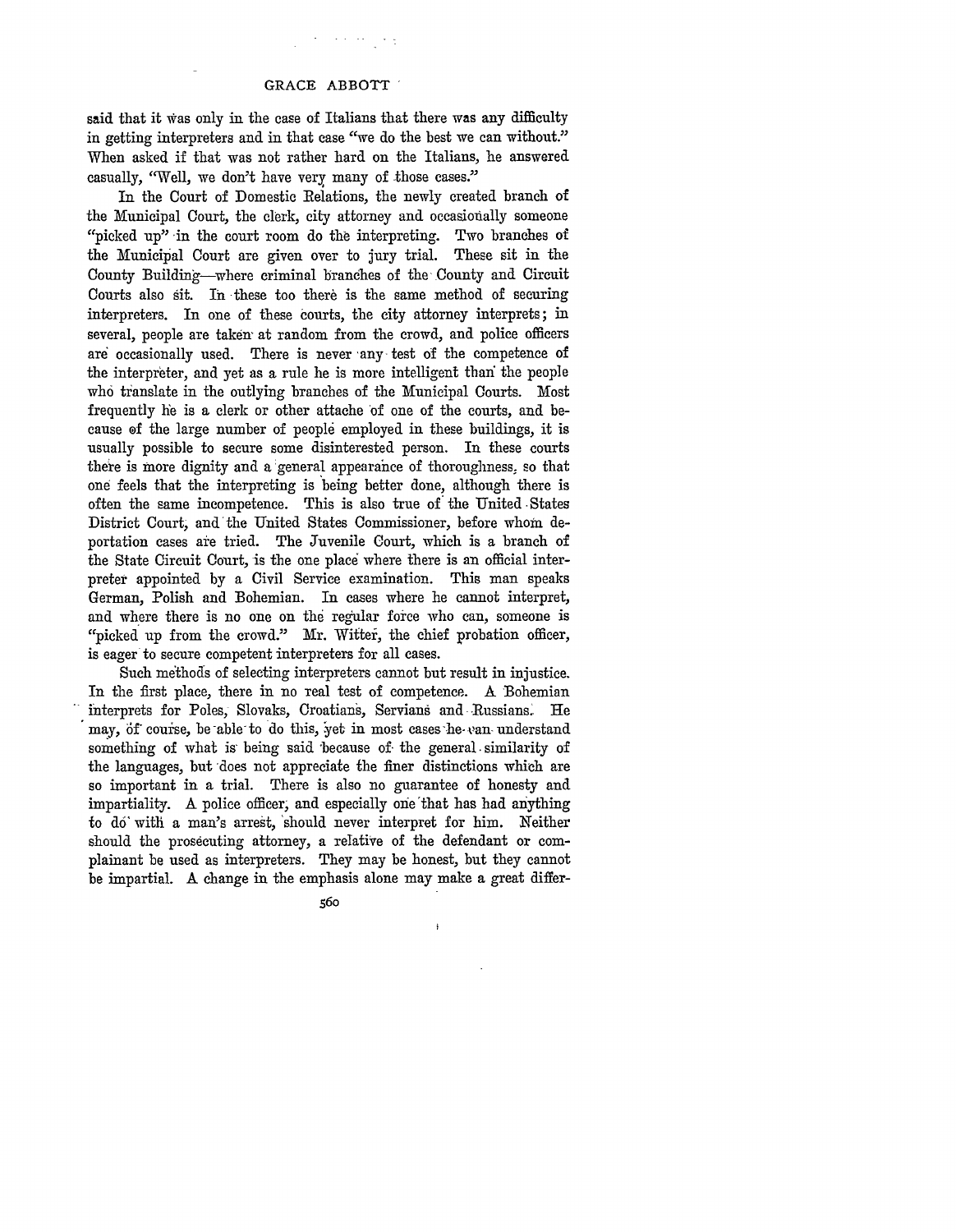#### TREATMENT OF ALIENS

ence in the mind of the judge. A Polish girl had had a man arrested on the charge of rape. The man denied the girl's story and his attorney laid great emphasis on the fact that she said that after the struggle with the man, not knowing anyone to whom she could go for help or advice, she went to "sleep." This had great weight with the judge and the defendant was not bound over to the Grand Jury. Investigation showed that the girl intended to say that she went to bed, and, when told of the translation, said the judge must have known she could not have gone to sleep after an experience of that sort, which was, of course, exactly the way in which the judge had reasoned, only the part of her story which he had believed was that she had gone to sleep. The interpreter in this case was furnished by the defense. Sometimes an interpreter acquires a reputation for misinterpretation on behalf of the party by which he is employed. It was said, for example, to be impossible to convict an Italian who employed a certain shrew mid-wife as his interpreter. This was known throughout the Italian colony long before it was suspected by prosecuting attorneys. She is now generally known and is not allowed to interpret. A man may, however, be honest and intelligent, and also a good linguist, and still be a poor court interpreter. Languages rarely fit into each other with nice precision, and legal language is especially difficult. It takes a person with a special faculty for interpretation and also with a highly developed social sense to perform this very important service.

Chief Justice Olson of the Municipal Court says he expects to be able to employ four interpreters in the near future. That number will, of course, not really meet the need, but it will *be'* a step, in the right direction. There seems to be no prospect at the present time of securing any for the other courts, although their need is attested to by judges, attorneys and social workers.

*Ignorance of Court Methods and Procedure.*—The *immigrant man*, who is accused of crime, suffers not alone because of the lack of competent interpreters. Ignorant of the American legal system, he does not know what his rights and privileges are and no one explains anything to him. An example of this was the case of a Bohemian man, who was involved in a fight in a saloon. The man claimed he was attacked by two men and in self-defense hit one of them with a beer glass. He was arrested several days afterward and his bail fixed at a thousand dollars. When he suggested to the officer, who understood some Bohemian, that his employer would "get him out," the officer told hini no one would pay a thousand dollars for him. This he thought was probably true, so he gave up all hope. The trial came the morning after his arrest.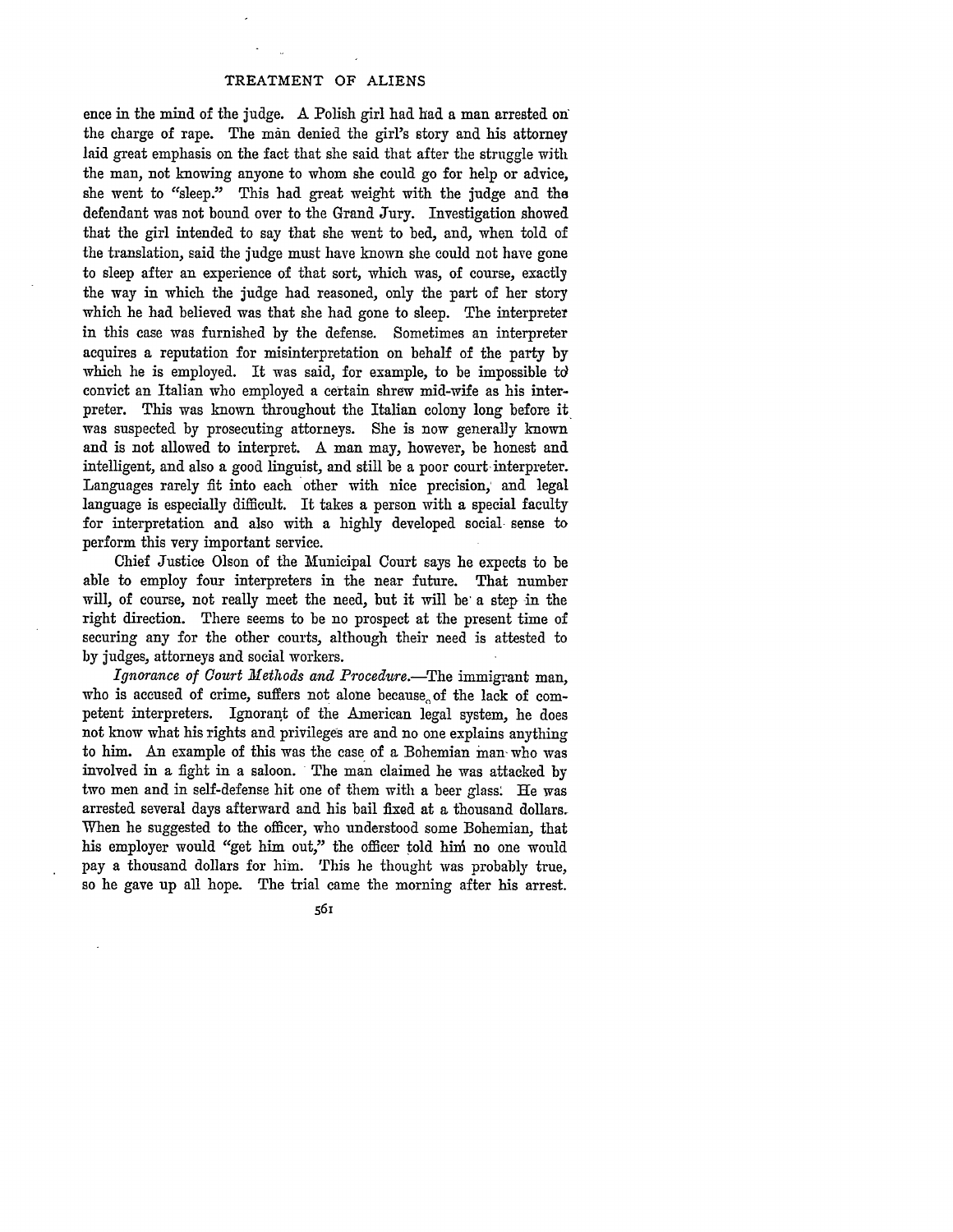The two men who had attacked him were the only witnesses against him. He did not understand what they said. The judge spoke Bohemian and asked him a few questions, but his story was uncorroborated. He was sentenced to a year in the House of Correction for "assault with a deadly weapon." His employer, who was present at the quarrel, reported the case to the Immigrants' Protective League. His employer said the man was temperate and hard working, and his young wife and neighbors told the same story. The facts in this case have been presented to the governor, so that his pardon will probably be secured. **Mr.** Whitman, formerly warden of the Cook County Jail, and at present warden of the House of Correction, says that he feels that it is usually in cases of this sort that men who might be called innocent are sentenced. The immigrant has been drinking or doing some small thing he ought not to be doing. He is arrested, often on the complaint of someone who expects to profit by his misfortune. Circumstances seem to be against him. He does not know how to put his case or how to secure the help of his friends. He is badly frightened and completely dis couraged as to the outcome. It would take a great deal of time and patience to get from him the real facts of the case. Someone who is accustomed to court procedure appears against him and he is sentenced as a matter of course. In a number of such cases, Mr. Whitman says he has secured the pardon of the men.

*Lawyers.-When* one considers the helplessness even of fairly intelligent Americans in the hands of unscrupulous lawyers, one realizes somewhat how completely such a lawyer has at his mercy the ignorant foreigner. The lawyer is usually secured by one of the following methods, which indicate the type of man he is apt to be:

1. Through the saloonkeeper or local banker. If an immigrant gets into trouble, he usually appeals to the saloonkeeper or banker, who are persons of prestige and power in every foreign colony. A lawyer is then recommended. He is likely to be the one who will pay the best percentage to the saloonkeeper or banker, and is rarely a man of any ability or standing. Still care is taken to secure a lawyer who does something in the case, lest people will not apply to the saloonkeeper or banker in the future.

2. Through the police. That the police sometimes recommend lawyers on a percentage agreement there can be no doubt. In one case the investigator for the League talked with an officer at one of the Municipal Courts about the case of an Italian who had had a man arrested for assault. The officer explained that the Italian did not know how to present his case, the officer had asked for a continuance for him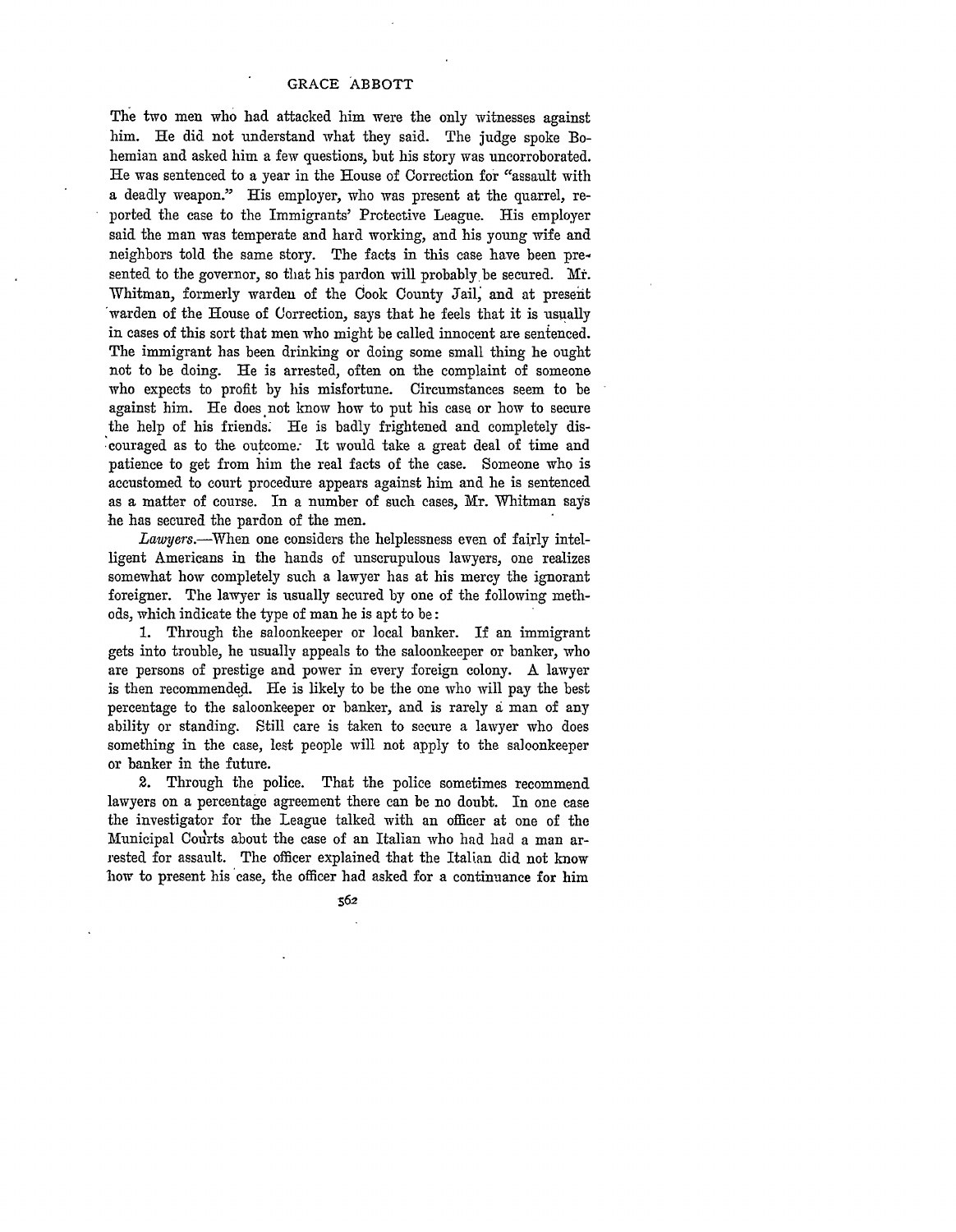and expected him to "come across with \$5 or \$10." The investigator said he would look up **a** lawyer for the man. To this the officer replied that he was going to recommend someone, but that he was willing to *('go* in" for the investigator's lawyer if they both "got something."

3. Through personal solicitation by the attorney. This is the method usually employed with men who are held awaiting trial at the County Jail. The names of those brought in during the past twentyfour' hours are posted in the jail every morning. About twenty-five lawyers of the lowest grade, both in honesty and ability, go over these lists every morning and solicit the patronage of the prisoners. The posting of these lists is a comparatively recent innovation. Before it was done there were frequent complaints that the guards sold the names to certain lawyers, who thus got a monopoly of the business. The "reform" has evidently given the same class of lawyers an equal chance at the prisoners, but has afforded them no additional protection.

4. The recommendation of fellow-prisoners. Lawyers very often make an arrangement with the prisoners at the County Jail to recommend them to their fellow-prisoners and also to "tip them off" as to which prisoners have money or relatives who will employ an attorney. The warden of the County Jail says that prisoners often make quite an income from the commissions they receive for this service.

*Abuses Practiced by Lawyers.*--1. The lawyer is employed in the belief that he will secure bail. The commonest way in which these lawyers deceive their clients is by promising to secure bondsmen or "put them on the street," as the saying goes at the County Jail. The prisoner pays the lawyer whatever he has, in the hope of immediate release. When the prisoner complains to the jailer of the failure of the lawyer to fulfill his agreement, the only receipt he can show is for retainer's fee, and the lawyer, of course, always denies having promised to secure bail.

2. After the acceptance of a fee, the lawyer fails to appear at the trial. In one quite typical case a lawyer received \$90 from the sister of a German man accused of crime. The sister understood that the lawyer was to secure bail and defend the man. He did neither and the man was convicted. When the case was reported to the Bar Association, he went to the court and asked for a modification of the sentence. In another case a lawyer promised to defend a man accused of theft, and who was awaiting trial, for twenty-five dollars. Thinking he was signing an agreement to this effect, he signed an order for the money the police had taken from him at the time of his arrest-sixty-three dollars. Having secured this, the lawyer did not appear again. The mau was quite

 $.563$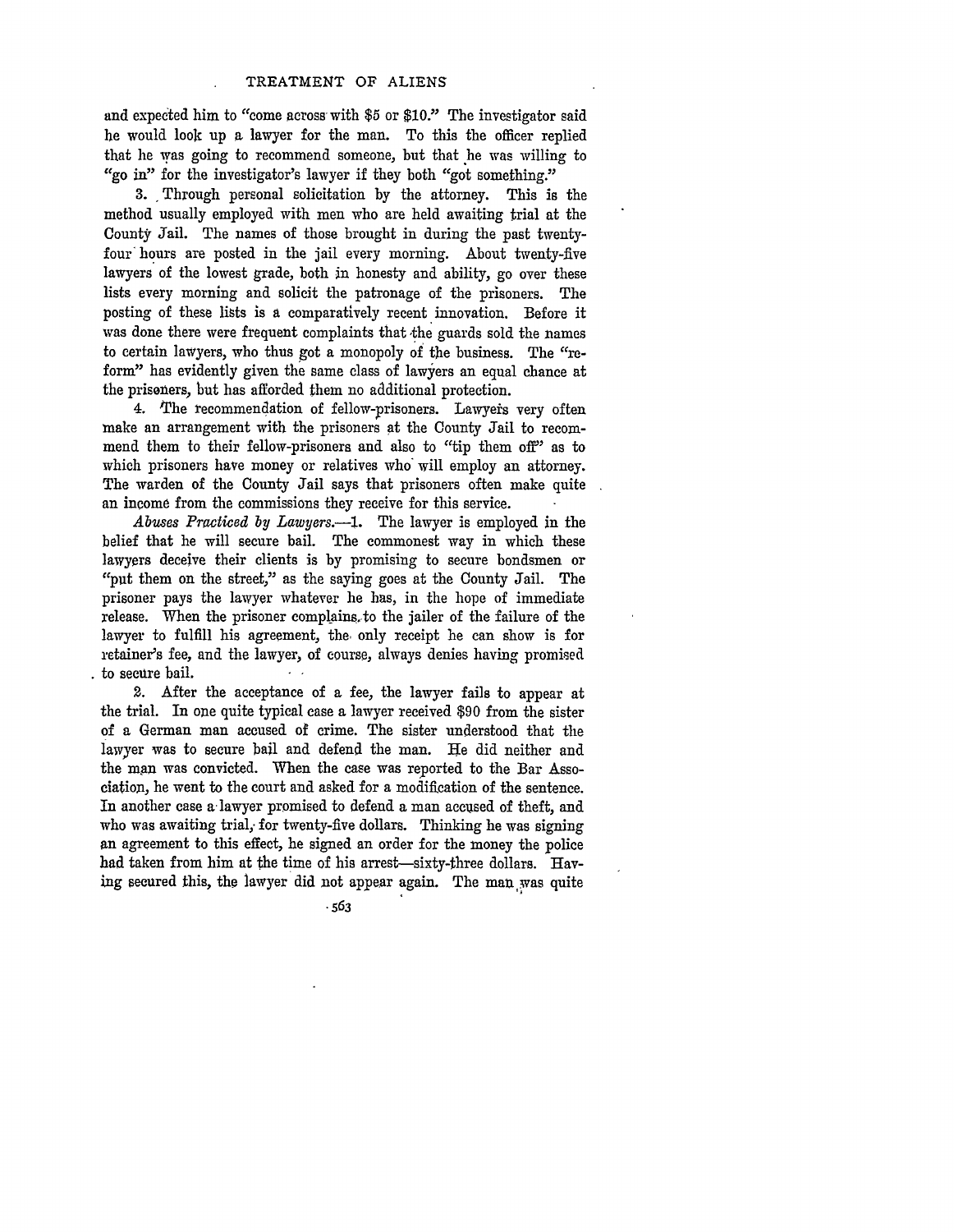without friends, did not speak English, and did not know the name of the lawyer. He wrote to a visitor for the United Charities, with whom he had spoken quite by accident in the court room. It was reported by her to the Immigrants' Protective League. The lawyer's name was not difficult to learn, and as both the Immigrants' Protective League 'and the Legal Aid Society had other cases against him, it was possible to have him disbarred. It is not necessary to point out that disbarment is a wholly inadequate remedy for evils of this sort.

3. Continuing cases in order to collect money from the relatives or frieids of the prisoner. The following -case illustrates the method employed: `A Pole 'was' arrested for forgery, was supplied by a saloonkeeper with an attorney.' The-man2s -wife- paid- **\$25** as, retainer's fee, 'and later \$30, \$10 and \$2 in. installments'. The case came up several times, and as-the lawyer failed to appear, the Legal Aid Society took 'up the matter, and told the attorney that unless he came to court on a certain day to defend the man, they would get along without him. He finally did appear. The man was found not guilty- He had been in jail froni December 4 to February 17. The-lawyer- afterwards tried to collect an additional fee of \$33, as the fee agreed upon had been \$100. His reason for delaying the trial was that he wanted to get the money before the man got out of jail. Cases are often continued and men are left in jail for eight or nine months, only because the attorney fears he may have difficulty in collecting, his fee after the trial, During this time their families are in need, and after it, even if the accused 'should be "declared 'innocent, the stigma of their-long imprisonment is almost as great as if they had been found guilty.

4. The lawyer appears, but makes little or no attempt at defense. The type of lawyer who gets hold of the immigrant who is in trouble does not care anything for his professional reputation. He usually has not the ability to make a good criminal lawyer, and so after he has collected all the money he can, he does as little as possible.  $A$  case in point is that of a yonng Italian who was arrested for murder. **A** lawyer visited him in jail, and said he would guarantee for a thousand dollars, to "put him on the street." The man wrote home to Italy, and his 'mother sold her farm and sent him the money. When the case came up for trial, the man was given a life sentence. There may be some doubt as to the man's innocence, but there is no doubt whatever that his lawyer defended him in an utterly incompetent way. Both the judge and the state's attorney expressed disgust at the way the attorney had conducted the case. This same lawyer, when asked afterwards why he had not appealed the case, said he felt convinced of the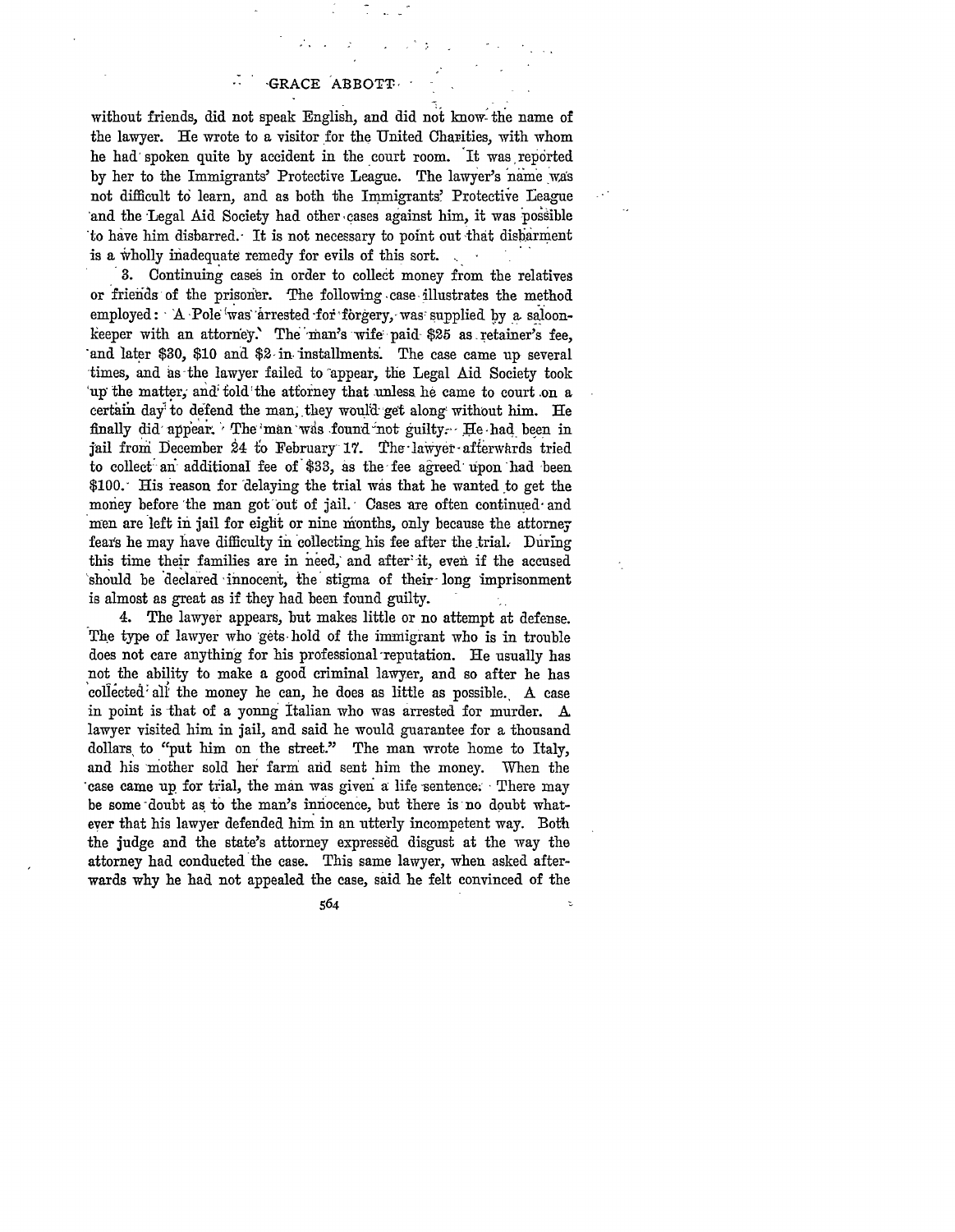man's guilt, and that if the case was tried again there was little doubt but that he would get a death sentence. He later offered to appeal the case for an additional  $$300;$ . Shortly after this the uncle of the defendant came to this country with \$300 to see if he could do anything further about the matter. He kept paying small sums, ten, twentyfive, fifty dollars, to different lawyers to look into the case for him. Most of them, after investigation, offered to take it up for three or four hundred dollars. He finally accepted the offer of one, who promised to see it through to the Supreme Court if necessary, for \$200. After getting the money this lawyer- allowed- the time for appeal to elapse without doing anything. When he learned of the- League's interest in the case, he returned all but \$30. 'Other lawyers kept writing to himi, one of whoni said that he hid heard of the case through the clerk of the court, and had become interested in it. It is hard to say just how many had a share of his three hundred dollars. At any rate, when it was 'gone the-man went back to Italy without having accomplished anything.  $\cdots$ 

*Bondsmen.*--Professional bondsmen are denied access to the men awaiting trial, and are therefore compelled to work through the relatives or the lawyer.' Lawyers are eager to secure all the money which the accused has, for themselves, and so refuse to share with the bondsmen. He finds the relatives difficult to' deal with, for they are apt to turn to the local saloonkeeper or "banker." Often these men themselves go bail, being very well paid for this as well as for all the other services they render the immigrant. The rates charged by bonding companies are extremely high because these men are little known and usually have no property.  $\alpha$  ,  $\alpha$  ,  $\beta$  ,  $\alpha$ 

In only one case did we find any evidence that bondsmen, lawyer, and policeman: had- for their mutual profit secured the arrest of a man. It needs a corrupt-judge to make such a combination really effective, and the Municipal judges have not been the type of men who would lend themselves to the petty-exploitation which police judges sometimes did., - ..

*The Police and Immigrants' Grime.*-Arrests are frequently made because a policeman fails to understand a man or the man does not understand the officer-and-so fails to obey orders. As there are no interpreters at -the- courts, :so 'there are no interpreters at the police stations, and without any further examination the man is locked up. The following case is one of many which shows the way in which the immigrant suffers -in this -connection. A Polish woman: went to the station to ask an officer to, protect herself and her children against

565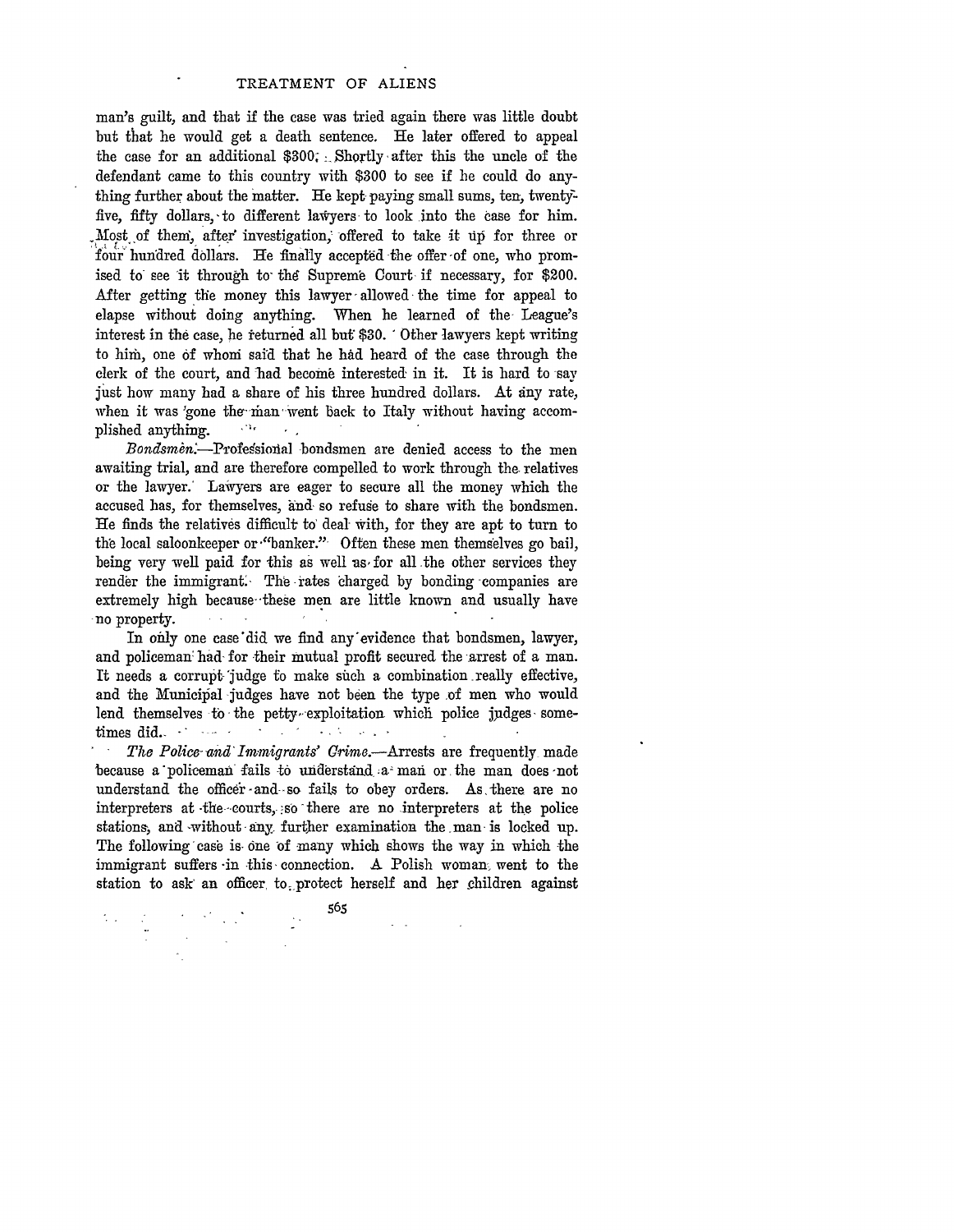her drunken and brutal husband. She was much excited. The officer thought "something was the matter with the woman," and locked her up. Fortunately the Polish investigator for the League discovered her and she was sent with an officer to the rescue of the children. Cases similar to this are frequently reported to the League. A German sailor who missed his -boat was left stranded without money or clothes. A man advised him to apply to an officer who would give him a place to work at fifty cents a day until the boat came back. He applied to the officer, was locked up and fined \$15 and costs. When released he expected to receive \$15 and was amazed when he was handed five cents for car fare.

The Chicago police force is constantly charged with corruption and inefficiency. Recently we had a series of bomb explosions which did considerable damage to property. Thirty-six bombs were thrown and the police did nothing except arrest "suspects," who were subsequently discharged. The police explained first that they were the result of a "gamblers' war" and then attributed them to "labor troubles." There is the same scandalous situation in regard to the so-called Black Hand outrages. The Chicago Tribune reported last month the forty-fifth murder since Jan. 1, 1911, which the police charged to the Black Hand. Prominent Italians and the leading Italian newspapers have tried to interest themselves in the situation. Most of these believe that, although there is probably a Black Hand organization, very little of the murder, bomb throwing, blackmailing and kidnapping charged to such a society are really committed by **ifs** members, but hold to the theory that a band of criminals are operating under police protection, and the police are covering up their failure to arrest the offenders to the satisfaction of the American public by attributing them to the Black Hand. They refuse to believe that the police cannot discover the Italian perpetrators of the small per cent of these crimes which they believe they commit. This seems a reasonable theory, because such woeful police incompetence, as the situation would otherwise argue, seems impossible.

The police method of preventing crime of this sort is as unintelligent as it is unjust. About a year ago, following several "outrages," the police arrested quite at random fifty Italians in one neighborhood. The men were all fined one dollar and costs for disorderly conduct and the inspector thought that this would frighten the colony into behaving. Instead the arrest and conviction of men known to be innocent was teaching not respect for law, but disrespect. The Italian consulate is at present employing a man to investigate every Black Hand case reported in the newspapers. Out of the first thirty he investigated,